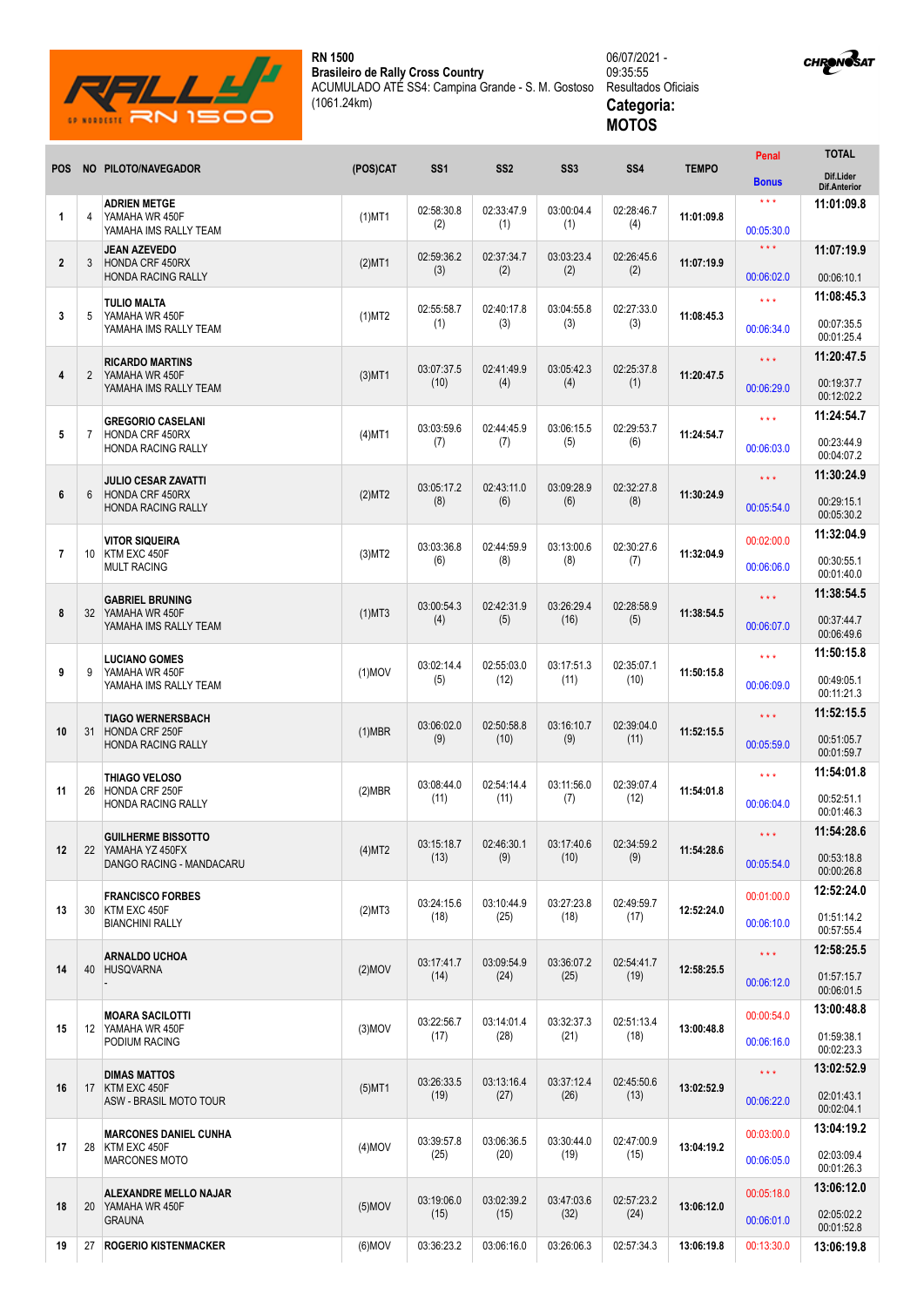|  |    |    | KTM EXC 450F<br><b>BRASIL MOTO TOUR</b>                                     |            | (22)               | (19)               | (15)               | (25)               |            | 00:06:41.0        | 02:05:09.1               |
|--|----|----|-----------------------------------------------------------------------------|------------|--------------------|--------------------|--------------------|--------------------|------------|-------------------|--------------------------|
|  |    |    |                                                                             |            |                    |                    |                    |                    |            |                   | 00:00:07.8               |
|  | 20 | 23 | <b>ALBERTO CUNHA</b><br>KTM EXC 450F                                        | $(7)$ MOV  | 03:40:10.5         | 03:05:43.7         | 03:27:05.5         | 02:55:48.8         | 13:08:48.5 | 00:11:48.0        | 13:08:48.5               |
|  |    |    |                                                                             |            | (26)               | (18)               | (17)               | (22)               |            | 00:06:37.0        | 02:07:38.7<br>00:02:28.7 |
|  |    |    | <b>MAXWELL FERNANDES</b>                                                    |            |                    |                    |                    |                    |            | 00:19:54.0        | 13:12:55.3               |
|  | 21 | 11 | KTM EXC 450F<br><b>MULTREIS</b>                                             | $(3)$ MT3  | 03:40:41.5<br>(27) | 03:11:21.1<br>(26) | 03:33:52.1<br>(22) | 02:47:00.6<br>(14) | 13:12:55.3 | 00:06:49.0        | 02:11:45.5<br>00:04:06.8 |
|  |    |    | <b>MISAEL AMARIZ</b>                                                        |            |                    |                    |                    |                    |            | 00:27:30.0        | 13:13:15.4               |
|  | 22 |    | 15 HONDA CRF 450RX<br><b>DANGO</b>                                          | (4)MT3     | 03:39:55.5<br>(24) | 03:06:41.9<br>(21) | 03:25:04.4<br>(13) | 03:01:33.6<br>(27) | 13:13:15.4 | 00:06:18.0        | 02:12:05.6<br>00:00:20.1 |
|  |    |    | YPIRANGA CORTEZ                                                             |            | 03:31:59.7         | 03:09:50.5         | 03:38:19.4         | 02:54:54.4         |            | $***$             | 13:15:04.0               |
|  | 23 | 33 | HONDA CRF 250F<br>LEO MOTO                                                  | $(5)$ MT3  | (21)               | (23)               | (27)               | (20)               | 13:15:04.0 | 00:11:19.0        | 02:13:54.2<br>00:01:48.6 |
|  |    |    | <b>ADAO LEMOS</b>                                                           |            | 03:46:02.6         | 03:07:45.8         | 03:31:38.2         | 03:18:11.7         |            | 00:14:06.0        | 13:43:38.3               |
|  | 24 |    | 18 HONDA CRF 250F<br><b>PODIUM RACING</b>                                   | $(3)$ MBR  | (28)               | (22)               | (20)               | (30)               | 13:43:38.3 | 00:06:59.0        | 02:42:28.5<br>00:28:34.3 |
|  |    |    | <b>MARCELO ZENOBIO</b>                                                      |            | 04:01:11.1         | 03:17:12.5         | 03:44:09.2         | 03:09:04.1         |            | 00:12:30.0        | 14:11:36.9               |
|  | 25 | 21 | YAMAHA WR 450F<br><b>BMT</b>                                                | $(8)$ MOV  | (31)               | (29)               | (30)               | (28)               | 14:11:36.9 | 00:06:46.0        | 03:10:27.1<br>00:27:58.6 |
|  |    |    | <b>LEONARDO MARTINS</b>                                                     |            | 04:35:39.5         | 03:05:06.0         | 03:40:22.4         | 02:56:40.7         |            | 01:14:08.0        | 14:17:48.6               |
|  | 26 | 38 | <b>HONDA CRF 250F</b><br><b>LEO MOTO RACING</b>                             | (4)MBR     | (34)               | (16)               | (28)               | (23)               | 14:17:48.6 | 00:07:11.0        | 03:16:38.8<br>00:06:11.7 |
|  |    |    | <b>CRENILDO ROBERTO</b><br>HONDA CRF 230F                                   |            | 04:28:25.7         | 03:27:03.0         | 03:35:11.8         | 02:55:18.7         |            | 00:43:48.0        | 14:25:59.2               |
|  | 27 | 41 |                                                                             | $(5)$ MBR  | (33)               | (17)               | (23)               | (21)               | 14:25:59.2 | 00:05:58.0        | 03:24:49.4<br>00:08:10.6 |
|  | 28 | 37 | <b>EDER MARCONDES</b><br>KTM EXC 450F<br>KTM ADVENTURE BRAZIL - DARK SIDE   |            | 03:47:06.6<br>(29) | 03:24:02.7<br>(33) | 03:45:30.6<br>(31) | 03:29:38.8<br>(31) | 14:26:18.7 | 00:17:36.0        | 14:26:18.7               |
|  |    |    |                                                                             | $(9)$ MOV  |                    |                    |                    |                    |            | 00:06:46.0        | 03:25:08.9<br>00:00:19.5 |
|  |    |    | <b>ANDRE BEZERRA</b>                                                        |            | 03:12:03.9         | 02:59:47.8         | 03:19:24.9         | 05:00:00.0         |            | 01:30:00.0        | 14:31:16.6               |
|  | 29 | 25 | <b>PRORALLY</b>                                                             | $(10)$ MOV | (12)               | (32)               | (12)               | (32)               | 14:31:16.6 | 00:06:04.0        | 03:30:06.8<br>00:04:57.9 |
|  |    |    | <b>MARCOS VINICIUS</b>                                                      |            | 03:31:20.7         | 03:22:08.0         | 03:41:01.6         | 05:00:42.0         |            | 01:42:42.0        | 15:35:12.3               |
|  | 30 |    | 36 HONDA XR 250 TORNADO                                                     | $(6)$ MBR  | (20)               | (14)               | (29)               | (33)               | 15:35:12.3 | 00:07:01.0        | 04:34:02.5<br>01:03:55.7 |
|  |    |    | <b>LUIZ FILIPE RIBEIRO</b><br>KTM EXC 450F<br><b>ASW - BRASIL MOTO TOUR</b> | $(11)$ MOV | 05:00:00.0<br>(35) | 03:36:19.6<br>(31) | 04:11:12.0<br>(33) | 03:17:49.6<br>(34) | 16:05:21.2 | 01:16:21.0        | 16:05:21.2               |
|  | 31 | 34 |                                                                             |            |                    |                    |                    |                    |            | 00:06:38.0        | 05:04:11.4<br>00:30:08.9 |
|  |    |    | <b>WENDERSON DUARTE</b>                                                     |            | 03:36:41.3         | 07:30:00.0         | 03:36:02.6         | 02:47:51.2         |            | 03:39:00.0        | 17:30:35.1               |
|  | 32 |    | 14 KTM EXC 450F<br><b>BRASIL MOTO TOUR</b>                                  | $(6)$ MT3  | (36)               | (34)               | (24)               | (29)               | 17:30:35.1 | $\star\star\star$ | 06:29:25.3<br>01:25:13.9 |
|  |    |    | <b>OSMAR DE MENDONCA</b><br>19 KAWASAKI KLX 450                             | $(7)$ MT3  | 05:13:00.0<br>(23) | 03:17:20.2<br>(37) | 06:04:00.0<br>(35) | 02:58:34.5<br>(16) | 17:32:54.7 | 03:22:48.0        | 17:32:54.7               |
|  | 33 |    |                                                                             |            |                    |                    |                    |                    |            | 00:06:13.0        | 06:31:44.9<br>00:02:19.6 |
|  |    |    | PEDRO AGUIAR FELIX                                                          |            | 04:08:49.2         | 04:55:34.0         | 05:03:00.0         | 05:00:00.0         |            | 03:51:33.0        | 19:07:23.2               |
|  | 34 | 39 | HONDA CRF 250F<br>TRIBO DAS TRILHAS                                         | $(7)$ MBR  | (37)               | (30)               | (34)               | (26)               | 19:07:23.2 | 00:06:59.0        | 08:06:13.4<br>01:34:28.5 |
|  |    | 16 | <b>FRANCISCO PITOMBEIRA</b><br><b>PRORALLY</b>                              | $(8)$ MT3  | 03:21:35.4<br>(32) | 03:05:06.0         | 03:25:12.2<br>(14) | 20:30:00.0<br>(32) | 30:21:53.6 | 17:00:00.0        | 54:21:53.6               |
|  | 35 |    |                                                                             |            |                    | (35)               |                    |                    |            | 00:06:28.0        | 19:20:43.8<br>11:14:30.4 |
|  |    |    | <b>FABIO BIZARRIA</b><br>HONDA CRF 450X<br><b>FTWOPROJETOS</b>              | $(12)$ MOV | 03:50:12.4<br>(16) | 02:57:03.1<br>(16) | 06:45:00.0<br>(36) | 20:30:00.0<br>(33) | 34:02:15.5 | 19:45:00.0        | 58:02:15.5               |
|  | 36 | 29 |                                                                             |            |                    |                    |                    |                    |            | 00:06:26.0        | 23:01:05.7<br>03:40:21.9 |
|  |    |    | <b>DENIS RAMALHO</b>                                                        |            | 05:00:00.0         | 04:56:41.0         | 07:30:00.0         | 20:30:00.0         |            | 22:30:00.0        | 61:56:41.0               |
|  | 37 |    | 35 HONDA CRF 230F<br>4XOFF                                                  | $(9)$ MT3  | (30)               | (17)               | (37)               | (35)               | 37:56:41.0 | 00:08:31.0        | 26:55:31.2<br>03:54:25.5 |